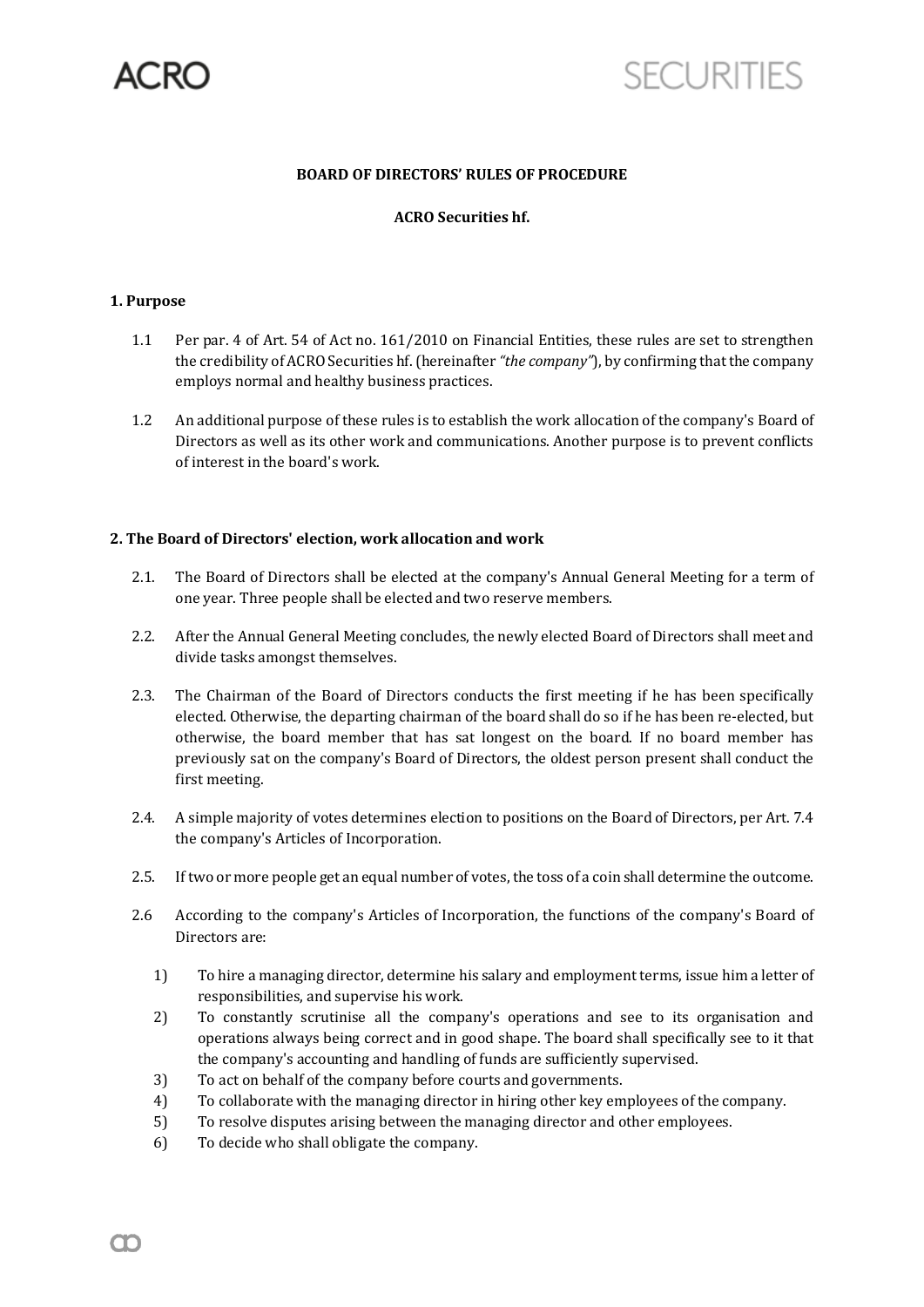- 2.7 The signatures of a majority of board members are required to obligate the company. However, important decisions, such as buying and selling real estate and comparable investments, may not be taken unless all board members have an opportunity to discuss the matter.
- 2.8 Board members shall acquaint themselves with laws and regulations applying to their activities and have an understanding of their role and responsibility as members of the board. They shall, individually and together, possess sufficient knowledge, experience, and qualifications to serve in their position. Board members shall be acquainted with the company's operations and infrastructure and shall see to it that they always have sufficient time to perform their work as board members.
- 2.9 Every year, the Board of Directors shall discuss how it defines its role.

## **3. Meetings, calling meetings, and meeting minutes**

- 3.1. The chairman of the board calls meetings of the Board of Directors in a provable manner and sets forth the agenda for each meeting not later than two days before it.
- 3.2. The chairman of the board is duty-bound to call a meeting if a board member or the managing director so demands.
- 3.3. The chairman of the board directs meetings and is responsible for entries being made into the book of meeting minutes. Each board member can demand that entries be made. The final minutes of a meeting shall be available for approval at the start of the next board meeting.
- 3.4 The book of meeting minutes shall include a record of the following:
	- 1) Where and when a meeting is held, when it starts, and when it ends.
	- 2) The board meeting's number.
	- 3) Which board members attend the meeting, and who shall direct it.
	- 4) An entry on when outside parties enter a meeting, and when they leave it.
	- 5) The meeting's agenda.
	- 6) The documents that were passed out or shown before or during the meeting.
	- 7) A brief report on discussions at meetings and what decisions were made.
	- 8) If decisions were made between meetings, the meeting minutes shall specify how decisions between board meetings were made.
	- 9) Enquiries of board members at meetings between meetings along with replies to them. When and where the next board meeting will be held.
	- 10) Who wrote the minutes of the meeting.

## **4. Lawfulness of decisions**

- 4.1. The company's Board of Directors is the highest authority on all company matters between shareholder meetings, cf. Art. 7.5 of the company's Articles of Association, and protects its interests in every respect.
- 4.2. The Board of Directors shall honour the provisions of the Act on Financial Undertakings, particularly the rules on bank secrecy. Each board member shall also acquaint himself with and honour the company's work procedures and code of practice.
- 4.3. A meeting of the Board of Directors is lawful if two board members attend the meeting.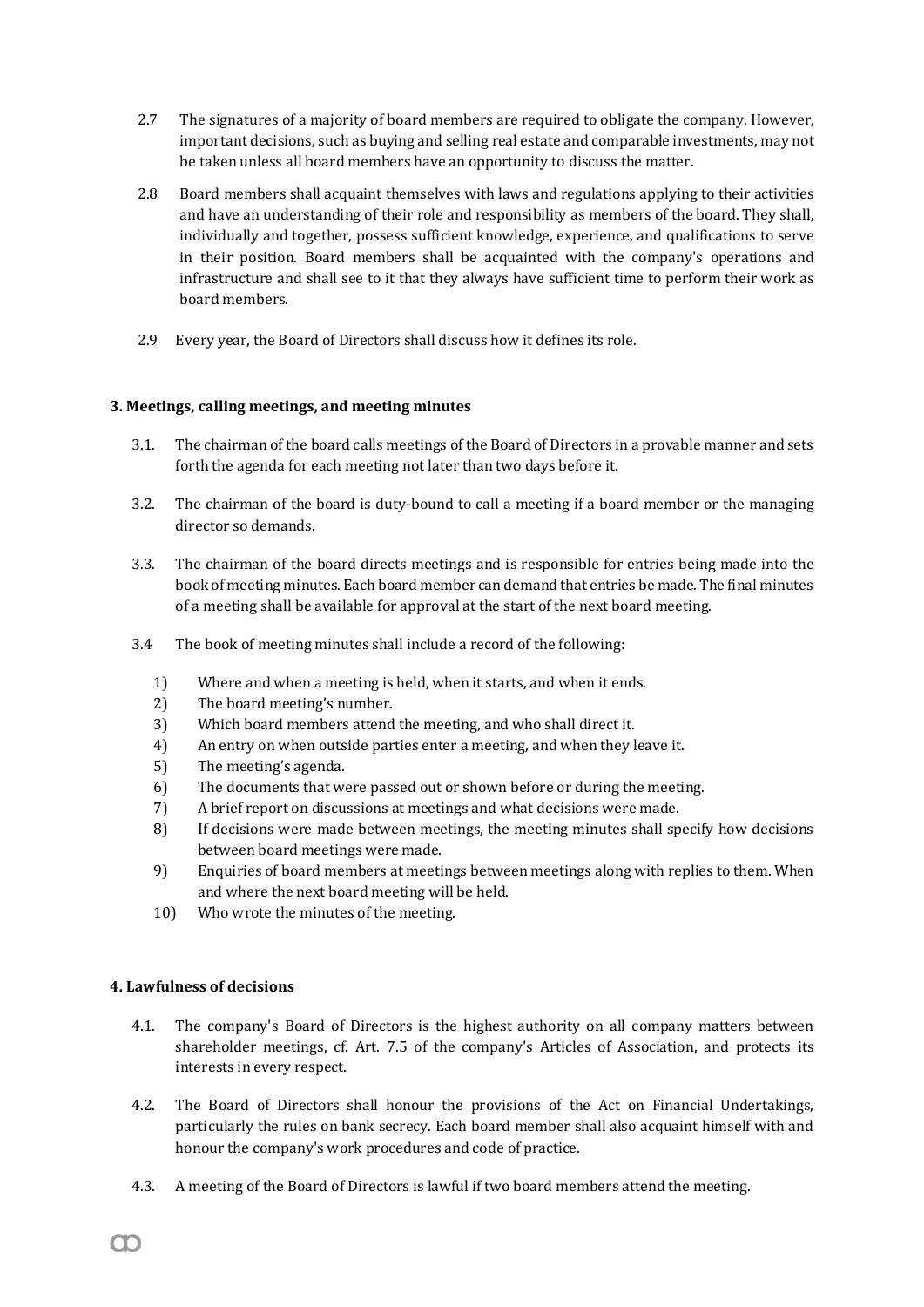- 4.4. Signatures of two board members obligate the company.
- 4.5. A simple majority of votes determines the outcome of all matters. If the votes are equal, the chairman's vote determines the outcome.

#### **5. Hiring and work of the managing director**

- 5.1. The Board of Directors shall hire a managing director and determine his terms of employment. The board also grants the procuration for the company.
- 5.2. The managing director is responsible for daily management of the company's operations and acts on its behalf in all matters regarding its daily operations. The managing director sees to the accounting and hiring of staff.
- 5.3. The managing director shall provide board members, chartered accountants, and inspection staff with all information on the company's operations that they request and that laws make it mandatory to provide. This includes the following:
	- 1) The managing director shall regularly submit and present a report on the company's operations.
	- 2) The managing director shall present interim settlements to the Board of Directors not later than two months before the end of each settlement period.
	- 3) The managing director, along with the company's chartered accountant, shall present the company's audited settlement to the Board of Directors.
- 5.4 The managing director may only work at the company unless having the Board of Directors' permission to do so. However, he may undertake work for social activities, such as sports clubs, lectures or teaching without the board's permission. He shall nevertheless always notify the Board of Directors of any such work that he undertakes. The managing director may approve similar projects that the company's employees undertake and shall notify the Board of Directors of them.

## **6. Chartered accountants**

- 6.1. The Board of Directors must provide chartered accountants or inspection staff access to all the company's assets, accounting records, accompanying documents and other documents, cf. Art. 9.3 of the company's Articles of Association. The Board of Directors shall also provide all information it can supply that chartered accountants or inspection staff request.
- 6.2. Elected chartered accountants shall record how they perform their auditing and other important work.
- 6.3. Chartered accountants shall specifically check whether the company's Annual Financial Report and accompanying documents accord with the law, rules, Articles of Association, and good accounting practices, and point out to the Board of Directors whether they do.

#### **7. Shared interests**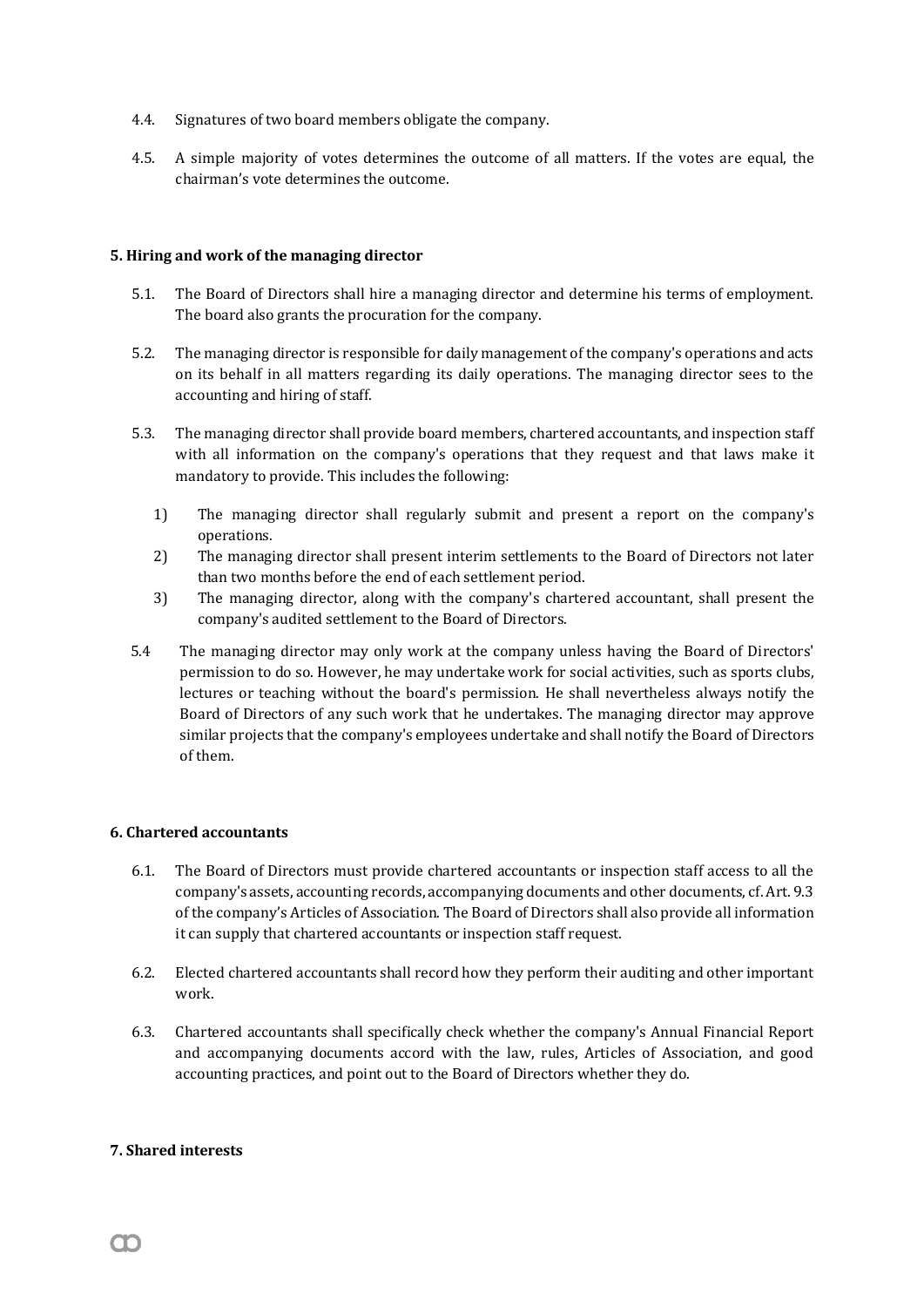- 7.1. Individual board members shall inform the Board of Directors of parties with whom they have shared interests, whether the ties are personal or financial. The company shall always have updated written information on the parties sharing interests with board members. The information under this article shall always be accessible at board meetings.
- 7.2. Board members may not participate in any matters regarding: a) their transactions, b) the transactions of companies in which they own a direct or indirect share, in which they are board members, spokespersons for, or in which they have substantial interests, c) parties deemed related to them through family or otherwise, d) board members' competitors or parties related to them.
- 7.3. If a board member is deemed to have shared interests under this article or is otherwise disqualified because of other events, he shall not get access to documents regarding the disposition of the relevant matter. A board member shall then recuse himself from a meeting during the discussion of and voting on the matter.
- 7.4. The chairman of the Board of Directors or the managing director can demand that a board member recuse himself before the presentation of a matter and delivery of documents if they deem the board member to be disqualified from dealing with the matter.
- 7.5. The Board of Directors determines board members' disqualification under the provisions of the Public Limited Companies Act no. 2/1995.
- 7.6. The minutes of a meeting shall note a board member's recusal from the meeting, and that he did not get access to documents.

## **8. Decisions on particular transactions**

- 8.1. The company's Board of Directors may not participate in decisions on particular transactions unless their scope is substantial relative to the company's size.
- 8.2. Individual board members shall not be involved in decisions on particular transactions.

## **9. Disclosures to the Board of Directors**

- 9.1. Disclosures to board members about customers and particular transactions shall occur only through the company's board of directors. Answers to enquiries shall always be presented at meetings of the Board of Directors and not just to the enquiring board member. The minutes of a meeting shall record enquiries and answers.
- 9.2. Board members may not directly contact employees to gather information.

## **10. Services to related parties**

m

10.1. The Board of Directors shall charge the company's chartered accountants or inspection staff with systematically reviewing services to related parties, including conditions and terms, renegotiations, and status, and compare them to corresponding transactions with other customers and submit a reasoned opinion.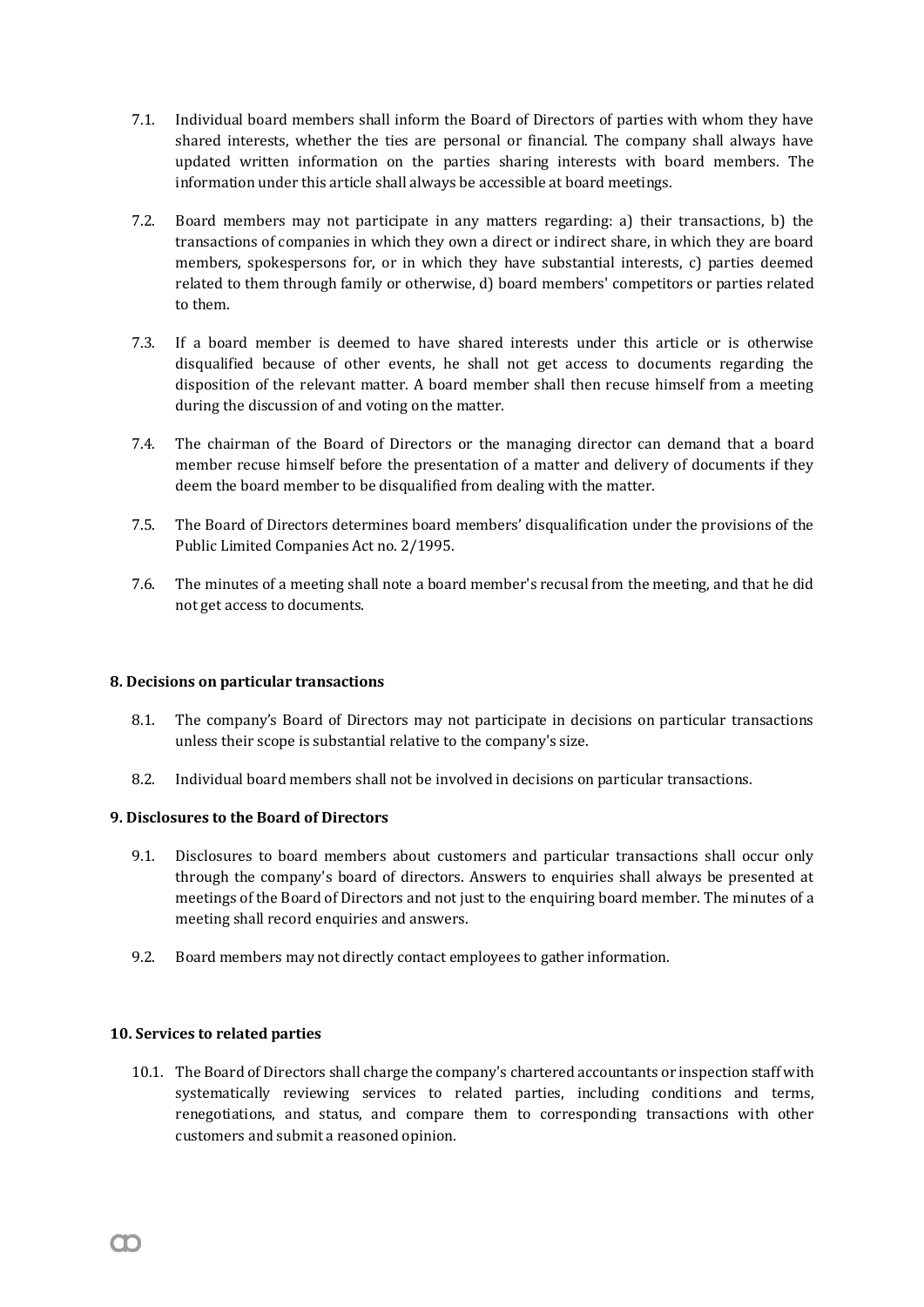- 10.2. Services mean loans and securities issued to related parties, as well as other related parties' obligations to relevant financial companies, such as underwriting facilities and futures agreements. This means not only services provided during the period but also the treatment of obligations that have already been established, regarding, for example, defaults, changes to terms and securities, debt restructuring, etc.
- 10.3. Related parties are deemed to be those having connections to the company that may make providing services to them or companies to which they are connected suspicious due to conflicts of interest.
- 10.4. Related parties can include, for example, a) members or reserve members on the company's Board of Directors, the boards of the company's subsidiaries and associated companies, management, key employees and the spouses, children and parents of these parties, b) shareholders directly or indirectly holding an ownership interest of 5% or more in the company or deemed to be one of its 10 biggest shareholders, c) companies in which parties under subparagraphs a. and b. own at least a 10% share, work for or serve in managerial positions for.

## **11. Handling of board members' business proposals**

11.1. All business proposals from board members or parties connected to them shall be presented to the company's Board of Directors or its chairman for approval or rejection.

#### **12. Membership on the boards of subsidiaries and associated companies**

- 12.1. If the Board of Directors deems it correct for a board member to take a seat on the Board of Directors of a subsidiary or associated company, such a decision shall be discussed in detail regarding the effect of the board membership on the relevant board member's supervisory role and the need for him to take a seat on that Board of Directors.
- 12.2 Each year, the Board of Directors, after obtaining the managing director's proposal, shall decide which companies shall fall under this article.

#### **13. Confidentiality, liability for damages, and criminal liability**

- 13.1 Members of the Board of Directors, the managing director, chartered accountant, employees, and everyone undertaking tasks on behalf of the company are bound by confidentiality regarding all that they acquire knowledge of in doing their job regarding the business or private affairs of the company's customers unless laws mandate providing information. Confidentiality continues even if employees quit their job.
- 13.2 When a board member retires, he shall see to it that documents he has received in connection with his work on the Board of Directors do not get into the hands of unauthorised parties.

#### **14. Reception and instruction of new board members**

m